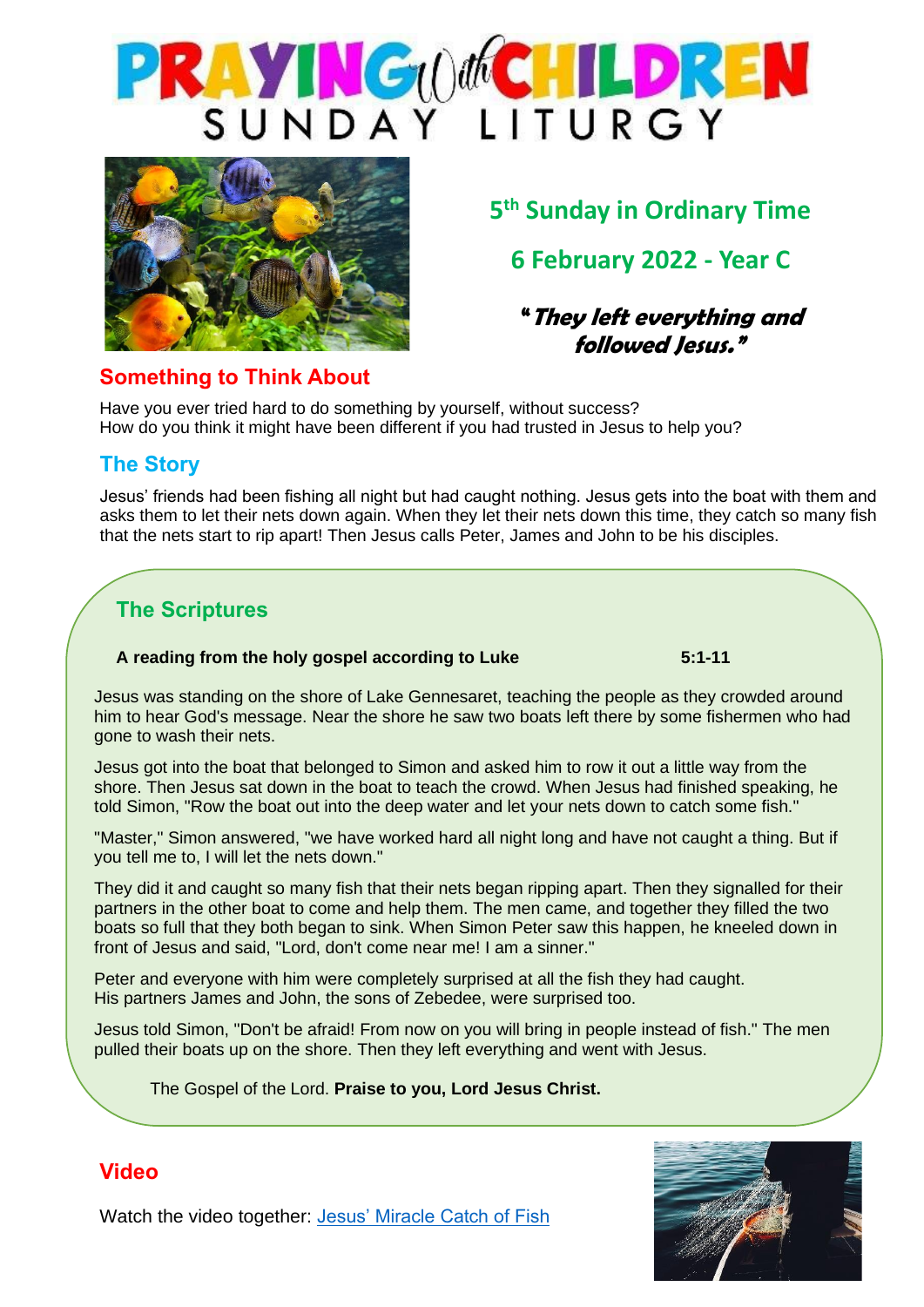### **Group Discussion**

Peter and his friends were experienced fishermen; they knew what they were doing. They had fished all night without catching a single fish. So when Jesus told Peter to row out into the lake and lower his net again, it took a lot of trust from Peter. Peter obeyed Jesus because he trusted in him. Talk together about what Peter must have been thinking when Jesus gave the instruction, and when he saw all the fish in that net. Are there things in your life that you need to trust Jesus with?

## **Praying For Others**

*Leader:* Let us pray now for the leaders of our Church, our world, for those in our community and for our own needs. *Reader 1:* We pray that our leaders will listen to Jesus. Lord, hear us. **All: Lord, hear our prayer.** *Reader 2:* We pray for people who are afraid. Lord, hear us. **All: Lord, hear our prayer.** *Reader 3:* We pray for courage to be faith-filled disciples. Lord, hear us. **All: Lord, hear our prayer.** *Reader 4:* We pray that we might trust Jesus to help us in all we do. Lord, hear us. **All: Lord, hear our prayer.** *Reader 5:* We pray for our own needs. Lord, hear us. **All: Lord, hear our prayer.** *Leader:* Loving God, listen to the prayers we make in the name of Jesus. **All: Amen.**

### **Prayer**



Dear Jesus, We know that you are always ready to help us do amazing things. May we call on you when we need help and learn to trust in you. Amen.

# **Group Activity**

### **The Miraculous Catch of Fish !**

*For each child you will need: template including boat and fish, coloured markers, very thin strips of white or grey paper, glue.*

- 1. Invite the children to colour the boat, the disciples and the fish.
- 2. Glue the fish onto the water, and on the side of the boat.
- 3. Glue the strips of paper over the fish in the water, up to the disciples in the boat in a crisscross pattern to make the net.



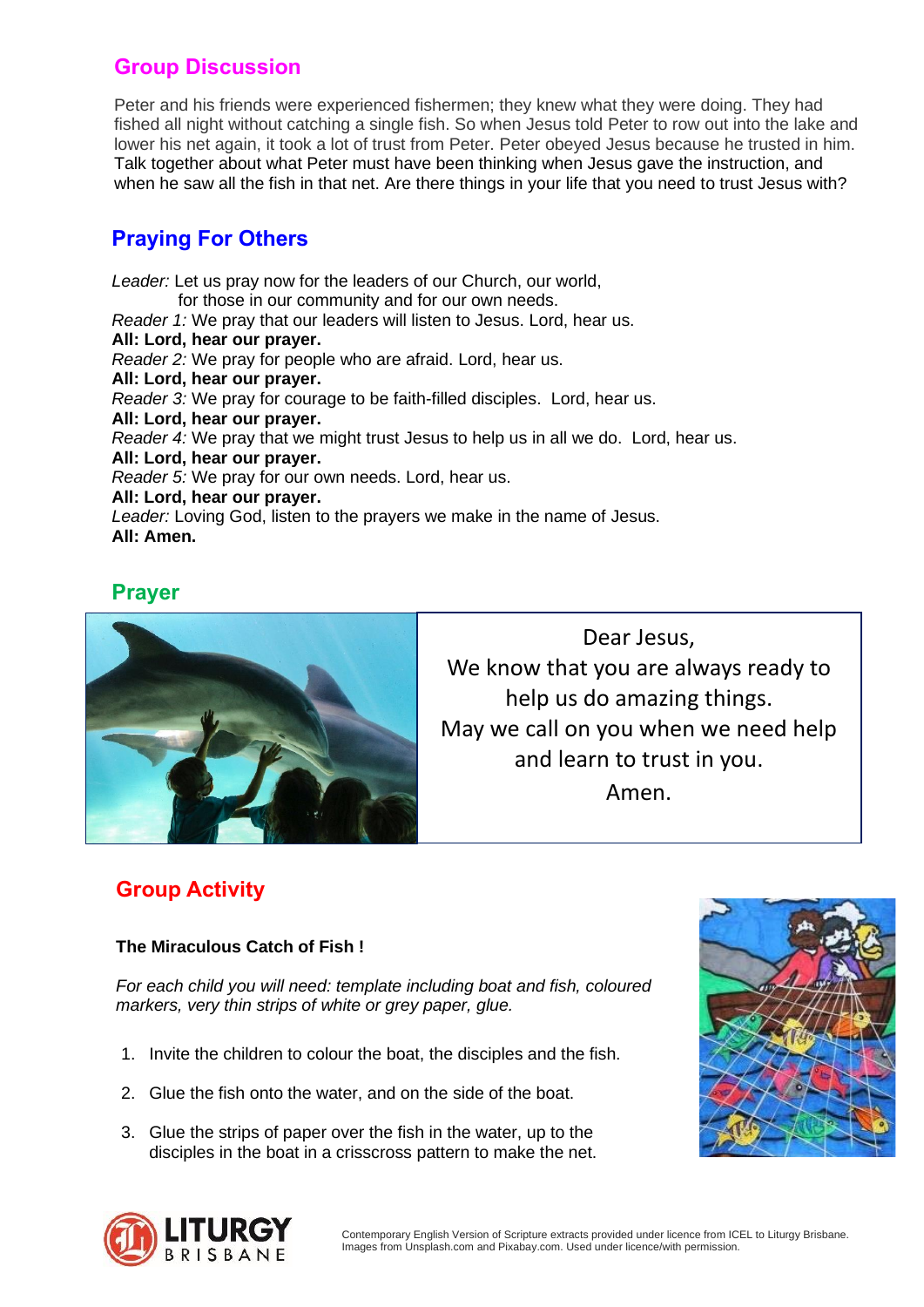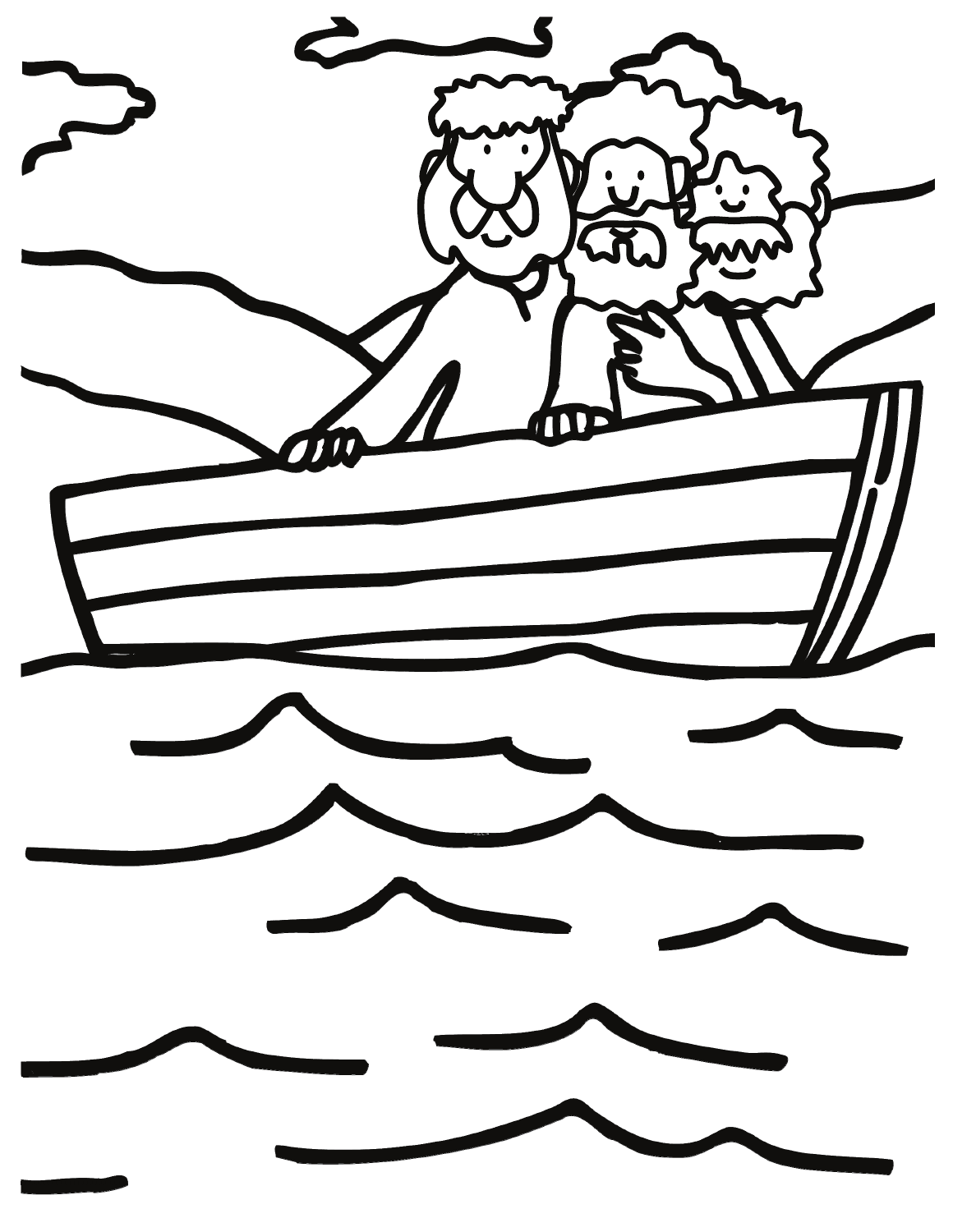